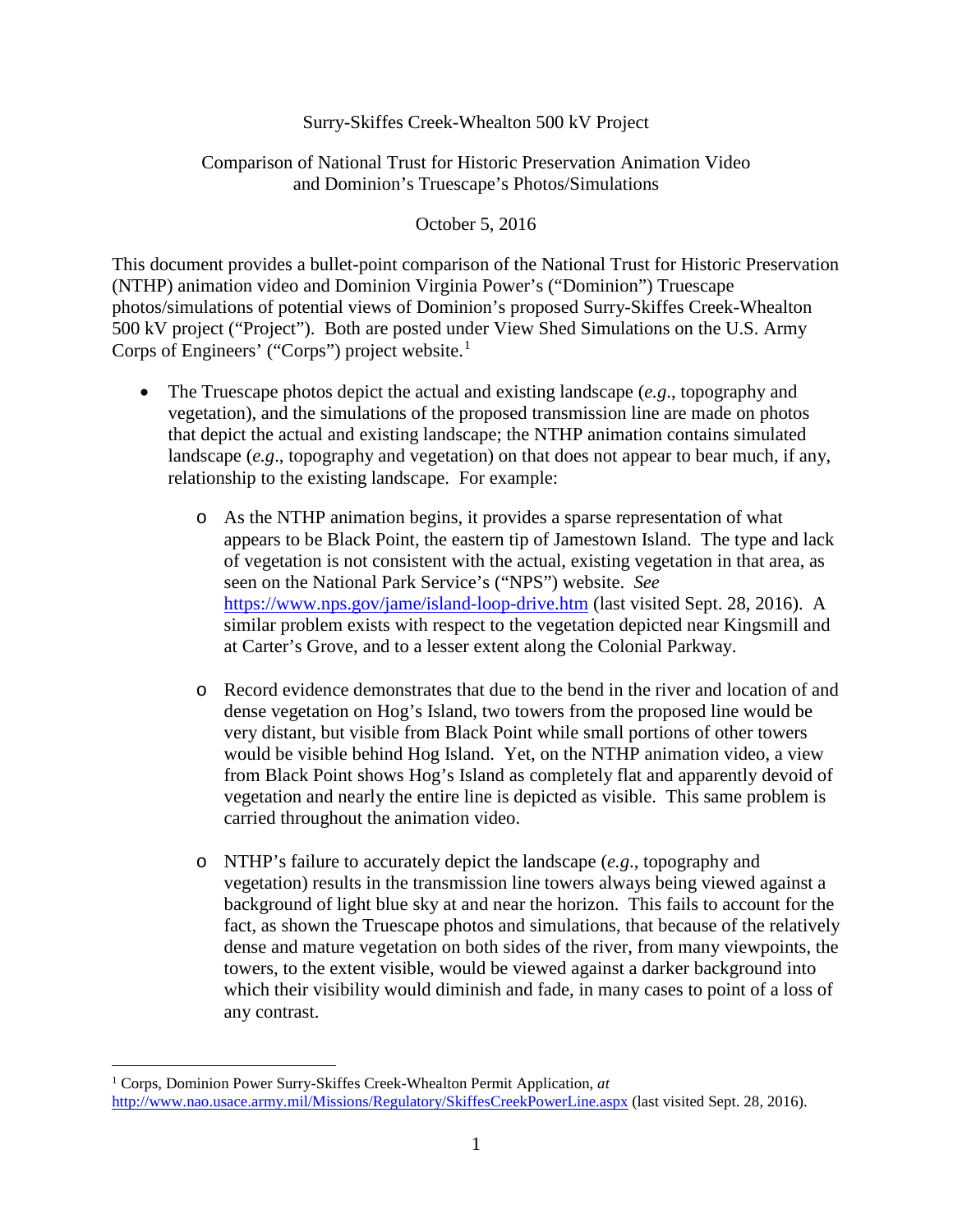- Consistent with NPS Guidance developed with Argonne National Laboratories, $2$ Truescape's photos and simulations are taken from key observation points ("KOPs") where viewers are most expected to be, and to depict worse case scenarios. As such, photos and simulations from the KOPs are taken near ground level at the average height of an individual. NTHP's animation video does not provide views from KOPs. Instead, it provides an aerial, soaring-like view of the landscape with a focus on the proposed transmission line that one might see from a helicopter flying from Black Point, over and along the Colonial Parkway, to Kingsmill marina and resort, to Carter's Grove, and finally near a tower. We note, however, that the NTHP animation video does appear to attempt a view from ground level from one spot along the Colonial Parkway and from the lawn on Carter's Grove.
	- o The NTHP animation video fails to account for the effect of distance on how an object is perceived by the viewer. For example, in minute 1:31 of the video we see a view of the transmission line from over the top of the mansion at Carter's Grove. In that frame, the size of what would represent the nearest 8 transmission line tower is the essentially the same, despite the fact that the towers should appear much smaller to the viewer the farther away they are. The Truescape photos and simulations do not have this issue.
- Because the Truescape photos and simulations depict the actual and existing landscape (*e.g*., topography and vegetation), they show the colors in the landscape as they currently and naturally exist. The NTHP's animation video provides vivid colors of landscape features that overly and unnaturally accentuate contrasts between and among landscape features.
	- o The Truescape simulations use a dull gray color for the transmission line towers, which is consistent with the actual color of such towers; NTHP uses what appears to be black for the color of the towers, overly accentuating contrasts.
- Dominion provided an explanation of Truescape's methodology, how its simulations are consistent with federal guidance, and how it creates simulations that are accurate and reliable (available on the above noted website);<sup>[3](#page-1-1)</sup> to our knowledge, NTHP did not provide any explanation of how the animation video was made, who made it, or why it is or is not accurate and reliable.
- The Corps confirmed the accuracy and reliability of the Truescape photos/simulations with personal, in-the-field observations; to our knowledge, it has not done so for the NTHP animation video.

The forgoing demonstrates that, unlike the Truescape photos and simulations, the NTHP animation video provides the Corps an unreliable and inaccurate estimation of what views of the

<span id="page-1-0"></span><sup>&</sup>lt;sup>2</sup> NPS, Guide To Evaluating Visual Impact Assessments for Renewable Energy Projects, Natural Resource Report NPS/ARD/NRR—2014/836 (Aug. 2014).

<span id="page-1-1"></span><sup>3</sup> Dominion, Photo Simulation Overview (April 7, 2016, revised June 7, 2016 and August 12, 2016).